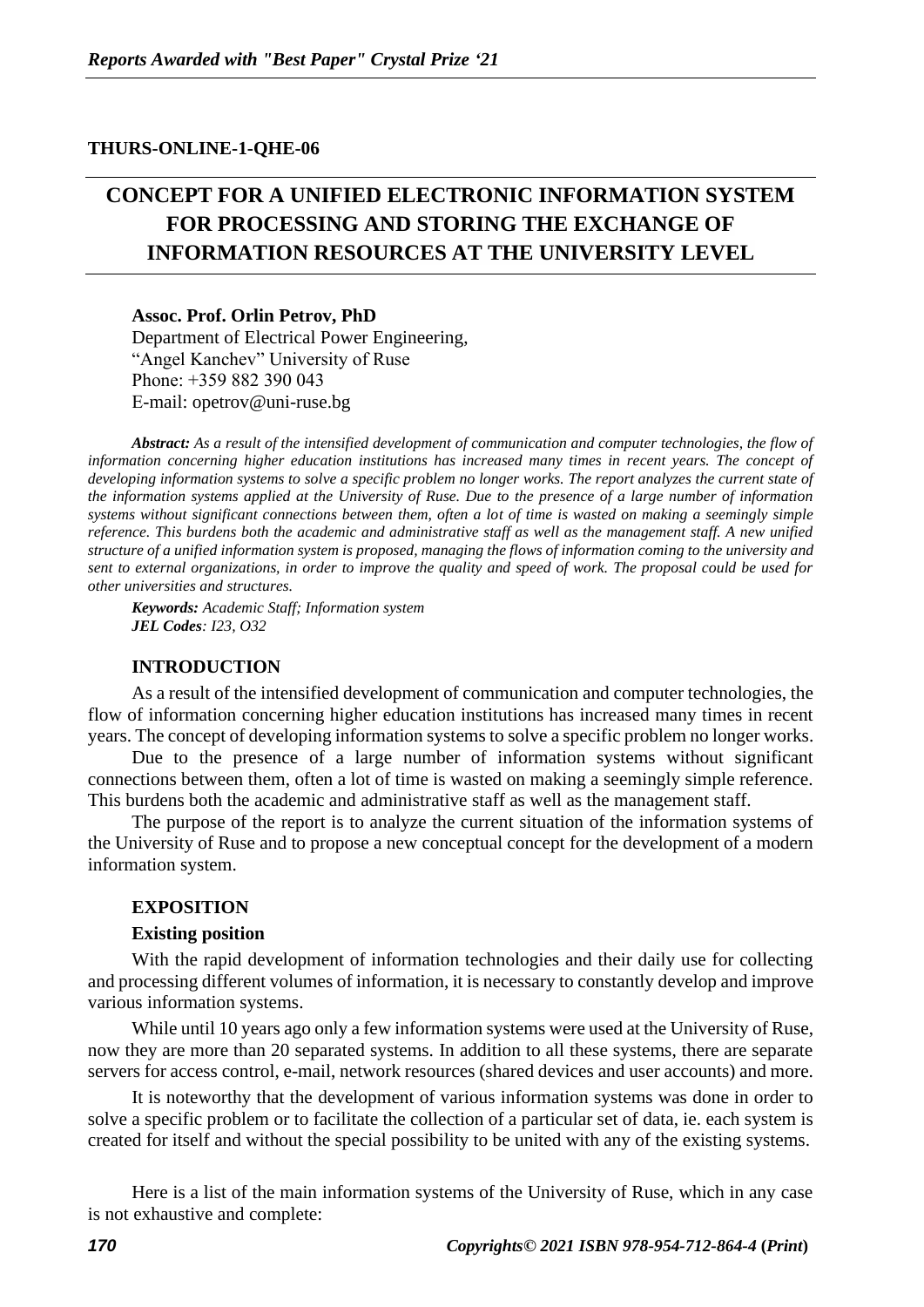- 1. Online system "Candidate students";
- 2. "e-Student" system;
- 3. Electronic Protocols System;
- 4. Subsystem "e-Payments";
- 5. Personnel system, Salary and fees (external program system STYLE);
- 6. Document management system (external software system "Record keeping");
- 7. System for student and doctoral scholarships;
- 8. Health Insurance Contribution Management System;
- 9. Kiosk and plasma screen management system;
- 10. Publications system;
- 11. Doctoral student system;
- 11. Personnel Development System;
- 12. e-Learning Shell;
- 13. Video conferencing platform "BigBlueButton"; and many others.

There is probably no person at the University of Ruse, who knows the exact number of information systems at the moment!

The significant problem that appears at the moment is that there is no strong connection between the individual systems. Each system operates on its own, with its own database, its own interface and a separate administrator for its management. There is no connectivity of the individual systems or at least their main part.

This results in the collection of the same data several times. As often, they are very different. This creates great difficulties in summarizing certain data and generating various reports, which are required by different structures, such as Ministry of Education and Science, NRA, NSSI, various ministries and others.

Another problem that is also not to be overlooked is the very different interfaces of the individual information systems. This makes it difficult to work with any system, as you need to know the features of the particular interface.

In FIG. 1 are shown screens of some of the main information systems at the University of Ruse.



### Online system "Candidate students" Publication system

# *Copyrights© 2021 ISBN 978-954-712-864-4* **(***Print***)** *171*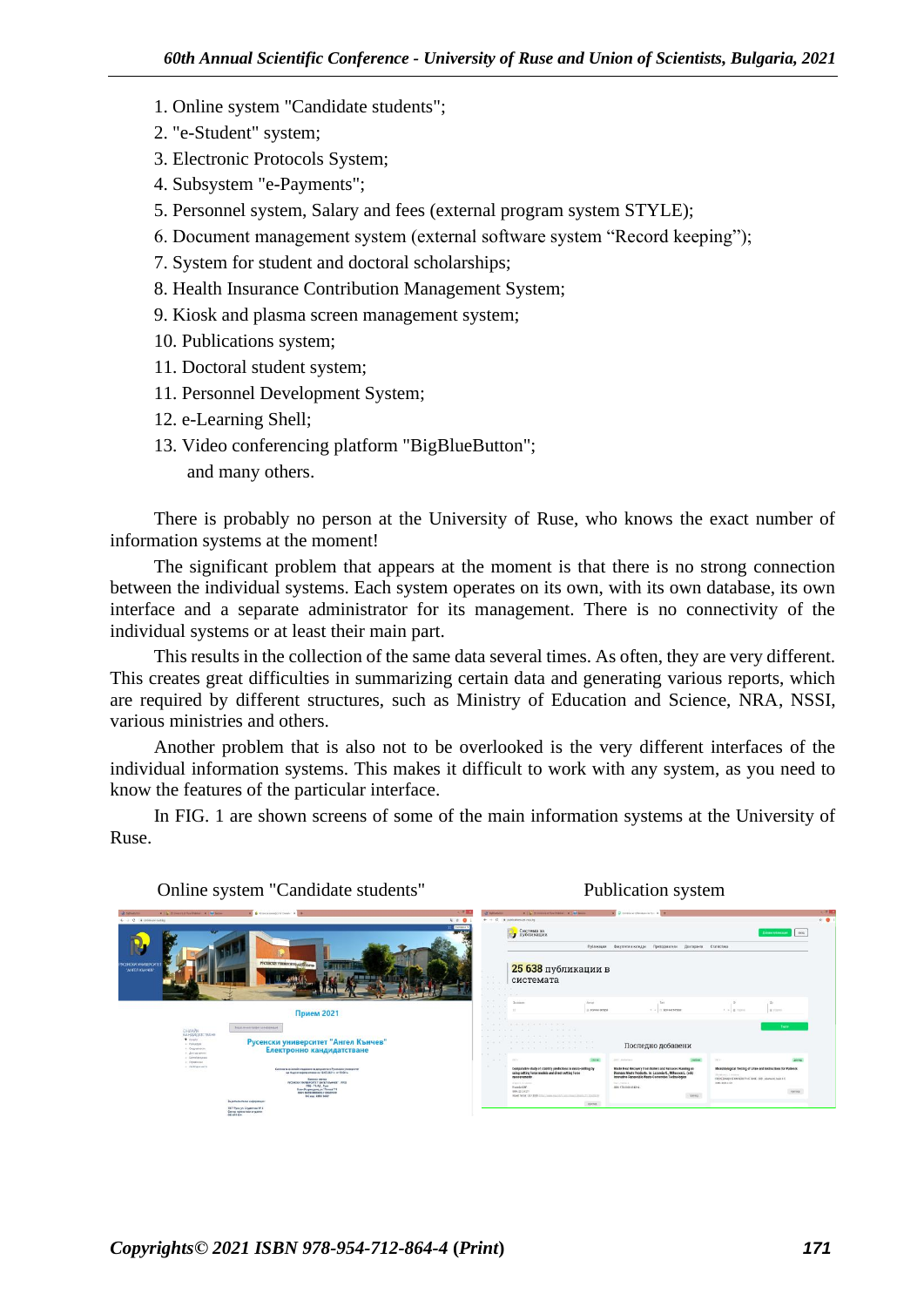| $- 7 - 10$<br>A 1 b. Millerson of the West of L. L. Leonard<br><b>B</b> <i>Chairma Tiel</i><br>X   L (Striversity Stockholm)   X   Rd Separ<br>X   @ Sompare Resourcement X   3 silvings<br><b>Diffullation</b><br>13 Satisfaces<br>1 0 O<br>$x \rightarrow 0$ a changer-costs<br>← → C & e-pressinari-rankg/terminal/knigwwr//ihmedAzigwwr/z3pogCode=9000liptctcc/fiumbwr-21f311ElizezionCode=1<br>Curator will<br>e-Protocols Jacquement<br>Driftsp.gpm, UMLRUSE.kopetrovi<br>Learning Shall 02<br>Русенски университет<br>PYCEHOG4 YH4SEPCHTET "AHTER KNHHES"<br><b>Contact on Contact Contact Contact</b><br>mone in<br>Поски по ключем длях<br>изпитен протокол<br>Олецкальноет: Електроемертетика и електрооблавендане<br>Период: Энамн смакстью 2021/0022<br>TIPOEKT Ni BOBSYPOODS-A.1.84-0007<br>Развития не плектронки фозми на дистриционно обучения<br>Креен срок за польсвани: 10.02.2022).<br>a Pytotecane presencement"<br>Форма на обучении: Задонно<br>Преектутов вскудествиях в филологиката гадарита на<br>Намер на протокол: 2172115<br><b>Basementine Gentle</b><br>Оперативна програма "Развития на чрезциоло ресурса".<br>ruberarionaria el Fanovelenia relaxanta desis la Fanonibraza rum<br>Faves: 9000<br><b>Reasongs the neares Duties!</b><br>Диоциллина: 5510555-Осветителии уродок<br>Настоящиет сайт в напошвек с финансовата помощ на Ехропейских социален фонд.<br>Cumera za peddana<br>Osener<br>Outside<br>Русанскиму университет "Антал Еънчов" носи цигата отговорчист за съдържанието на сайта.<br><b>Constitution House</b><br>Hos. Forces, October<br>CROSS<br><b>CABDING CHOAN</b><br>HOSHO<br>нойто гди начанки оботоктичетка на може да ок тонкеми като официална повещих на Европейских съюз<br>$\sim$ $\omega$<br>мли на Менютерството на обзазованието, младента и науката.<br>100514<br>Квали Калониров Хонстанов<br>80.<br>$\sim$<br>$\sim$ $\omega$<br>172512<br>Groccras l'innes Hacona<br>Cupulnamento no el Se e reia seguriara va Santiva se orrispontro romas in caspiorei no reiosa.<br>4.0<br>Convertisin in<br>The electronized na navepalare at callra<br>$\sim$<br>172514<br>Hussell Pormon Masswork<br>4.01<br>4 Salk/boTK/ed girlick/etti vs doubstreak widd a se-estbars artist.<br>Использование на жителезными и компонентном совмести с действиями и<br>$\sim$ $\omega$<br>170517<br>Разостав Любомиров Симвонов.<br>Carel since a beautif cia inacionale changebor on admitse cal inacionalistical state.<br>Buyer-Alestro a Alarm carticles vol. spanin vice vehicle/andre a ALBa e possessive.<br>$-21$<br>$\sim$<br>172530<br><b>Gareers-Meakon Bacones</b><br>80.<br>$\circ$<br>$\sim$ $\omega$<br><b>170501</b><br><b><i>Universe Classifieds Crameracea</i></b><br>80 <sub>1</sub><br>$\overline{\mathbb{R}^d}$<br>Pingerpagua<br><b>Se contacto</b><br>172542<br>Manag<br><b>Magazie Stattegg Awards</b><br><b>ROLL</b><br>· Per echpaign in the default of<br>1 Horseler<br>25 Palabase passenged of<br>$\sim$<br>173550<br>Стофии Киров Стофанов<br>US. "Chapterson" B.<br>in sale.<br>. Sea.<br>THIT FUR<br>1 Cylincown operation 1718<br>1 Seconds<br>$\overline{\mathbb{R}^d}$<br>- Talimuseo prigor 6976<br>172600<br>A Romphass wants<br><b>Festera Messings Ferrest</b><br>United by preferably the affirmation<br>4 Super<br>en sitci ata em act, res<br>$\sim$ $\omega$<br>IF manipulprison meets<br>-17 MiOil<br>$\mathbf{r}$<br>Денегия Кирилов Костадичев<br>40 <sup>o</sup><br><b>R</b> PHINGER HUMBRIDGE<br>$-4$<br>173605<br>Creber Cerrochasce Creditect<br>2011<br>$\sim$<br>$\mathbf{r}$<br>173609<br>Никола Диантров Тодоров<br>di 3007 a license (Fed. 5) Planes Ct.<br>$\sim$<br>172610<br>13<br>Toppo Lieveze Toppone<br>$\sim$<br>$\sim$<br>153547<br>14<br>Repport Visiones Feophers<br>6 <sup>o</sup> | e-Learning Shell |  |  |  |  | <b>Electronic Protocols System</b> |  |  |  |  |  |  |  |
|---------------------------------------------------------------------------------------------------------------------------------------------------------------------------------------------------------------------------------------------------------------------------------------------------------------------------------------------------------------------------------------------------------------------------------------------------------------------------------------------------------------------------------------------------------------------------------------------------------------------------------------------------------------------------------------------------------------------------------------------------------------------------------------------------------------------------------------------------------------------------------------------------------------------------------------------------------------------------------------------------------------------------------------------------------------------------------------------------------------------------------------------------------------------------------------------------------------------------------------------------------------------------------------------------------------------------------------------------------------------------------------------------------------------------------------------------------------------------------------------------------------------------------------------------------------------------------------------------------------------------------------------------------------------------------------------------------------------------------------------------------------------------------------------------------------------------------------------------------------------------------------------------------------------------------------------------------------------------------------------------------------------------------------------------------------------------------------------------------------------------------------------------------------------------------------------------------------------------------------------------------------------------------------------------------------------------------------------------------------------------------------------------------------------------------------------------------------------------------------------------------------------------------------------------------------------------------------------------------------------------------------------------------------------------------------------------------------------------------------------------------------------------------------------------------------------------------------------------------------------------------------------------------------------------------------------------------------------------------------------------------------------------------------------------------------------------------------------------------------------------------------------------------------------------------------------------------------------------------------------------------------------------------------------------------------------------------------------------------------------------------------------------------------------------------------------------------------------------------------------------------------------------------------------------------------------------------------------------------------------------------------------------------------------------------------------------------------------------------------------------------------------------------------------------------|------------------|--|--|--|--|------------------------------------|--|--|--|--|--|--|--|
|                                                                                                                                                                                                                                                                                                                                                                                                                                                                                                                                                                                                                                                                                                                                                                                                                                                                                                                                                                                                                                                                                                                                                                                                                                                                                                                                                                                                                                                                                                                                                                                                                                                                                                                                                                                                                                                                                                                                                                                                                                                                                                                                                                                                                                                                                                                                                                                                                                                                                                                                                                                                                                                                                                                                                                                                                                                                                                                                                                                                                                                                                                                                                                                                                                                                                                                                                                                                                                                                                                                                                                                                                                                                                                                                                                                                         |                  |  |  |  |  |                                    |  |  |  |  |  |  |  |
|                                                                                                                                                                                                                                                                                                                                                                                                                                                                                                                                                                                                                                                                                                                                                                                                                                                                                                                                                                                                                                                                                                                                                                                                                                                                                                                                                                                                                                                                                                                                                                                                                                                                                                                                                                                                                                                                                                                                                                                                                                                                                                                                                                                                                                                                                                                                                                                                                                                                                                                                                                                                                                                                                                                                                                                                                                                                                                                                                                                                                                                                                                                                                                                                                                                                                                                                                                                                                                                                                                                                                                                                                                                                                                                                                                                                         |                  |  |  |  |  |                                    |  |  |  |  |  |  |  |
| <b>PORCOBATIVING CACAR</b>                                                                                                                                                                                                                                                                                                                                                                                                                                                                                                                                                                                                                                                                                                                                                                                                                                                                                                                                                                                                                                                                                                                                                                                                                                                                                                                                                                                                                                                                                                                                                                                                                                                                                                                                                                                                                                                                                                                                                                                                                                                                                                                                                                                                                                                                                                                                                                                                                                                                                                                                                                                                                                                                                                                                                                                                                                                                                                                                                                                                                                                                                                                                                                                                                                                                                                                                                                                                                                                                                                                                                                                                                                                                                                                                                                              |                  |  |  |  |  |                                    |  |  |  |  |  |  |  |
|                                                                                                                                                                                                                                                                                                                                                                                                                                                                                                                                                                                                                                                                                                                                                                                                                                                                                                                                                                                                                                                                                                                                                                                                                                                                                                                                                                                                                                                                                                                                                                                                                                                                                                                                                                                                                                                                                                                                                                                                                                                                                                                                                                                                                                                                                                                                                                                                                                                                                                                                                                                                                                                                                                                                                                                                                                                                                                                                                                                                                                                                                                                                                                                                                                                                                                                                                                                                                                                                                                                                                                                                                                                                                                                                                                                                         |                  |  |  |  |  |                                    |  |  |  |  |  |  |  |
|                                                                                                                                                                                                                                                                                                                                                                                                                                                                                                                                                                                                                                                                                                                                                                                                                                                                                                                                                                                                                                                                                                                                                                                                                                                                                                                                                                                                                                                                                                                                                                                                                                                                                                                                                                                                                                                                                                                                                                                                                                                                                                                                                                                                                                                                                                                                                                                                                                                                                                                                                                                                                                                                                                                                                                                                                                                                                                                                                                                                                                                                                                                                                                                                                                                                                                                                                                                                                                                                                                                                                                                                                                                                                                                                                                                                         |                  |  |  |  |  |                                    |  |  |  |  |  |  |  |
|                                                                                                                                                                                                                                                                                                                                                                                                                                                                                                                                                                                                                                                                                                                                                                                                                                                                                                                                                                                                                                                                                                                                                                                                                                                                                                                                                                                                                                                                                                                                                                                                                                                                                                                                                                                                                                                                                                                                                                                                                                                                                                                                                                                                                                                                                                                                                                                                                                                                                                                                                                                                                                                                                                                                                                                                                                                                                                                                                                                                                                                                                                                                                                                                                                                                                                                                                                                                                                                                                                                                                                                                                                                                                                                                                                                                         |                  |  |  |  |  |                                    |  |  |  |  |  |  |  |
|                                                                                                                                                                                                                                                                                                                                                                                                                                                                                                                                                                                                                                                                                                                                                                                                                                                                                                                                                                                                                                                                                                                                                                                                                                                                                                                                                                                                                                                                                                                                                                                                                                                                                                                                                                                                                                                                                                                                                                                                                                                                                                                                                                                                                                                                                                                                                                                                                                                                                                                                                                                                                                                                                                                                                                                                                                                                                                                                                                                                                                                                                                                                                                                                                                                                                                                                                                                                                                                                                                                                                                                                                                                                                                                                                                                                         |                  |  |  |  |  |                                    |  |  |  |  |  |  |  |
|                                                                                                                                                                                                                                                                                                                                                                                                                                                                                                                                                                                                                                                                                                                                                                                                                                                                                                                                                                                                                                                                                                                                                                                                                                                                                                                                                                                                                                                                                                                                                                                                                                                                                                                                                                                                                                                                                                                                                                                                                                                                                                                                                                                                                                                                                                                                                                                                                                                                                                                                                                                                                                                                                                                                                                                                                                                                                                                                                                                                                                                                                                                                                                                                                                                                                                                                                                                                                                                                                                                                                                                                                                                                                                                                                                                                         |                  |  |  |  |  |                                    |  |  |  |  |  |  |  |
|                                                                                                                                                                                                                                                                                                                                                                                                                                                                                                                                                                                                                                                                                                                                                                                                                                                                                                                                                                                                                                                                                                                                                                                                                                                                                                                                                                                                                                                                                                                                                                                                                                                                                                                                                                                                                                                                                                                                                                                                                                                                                                                                                                                                                                                                                                                                                                                                                                                                                                                                                                                                                                                                                                                                                                                                                                                                                                                                                                                                                                                                                                                                                                                                                                                                                                                                                                                                                                                                                                                                                                                                                                                                                                                                                                                                         |                  |  |  |  |  |                                    |  |  |  |  |  |  |  |
|                                                                                                                                                                                                                                                                                                                                                                                                                                                                                                                                                                                                                                                                                                                                                                                                                                                                                                                                                                                                                                                                                                                                                                                                                                                                                                                                                                                                                                                                                                                                                                                                                                                                                                                                                                                                                                                                                                                                                                                                                                                                                                                                                                                                                                                                                                                                                                                                                                                                                                                                                                                                                                                                                                                                                                                                                                                                                                                                                                                                                                                                                                                                                                                                                                                                                                                                                                                                                                                                                                                                                                                                                                                                                                                                                                                                         |                  |  |  |  |  |                                    |  |  |  |  |  |  |  |
|                                                                                                                                                                                                                                                                                                                                                                                                                                                                                                                                                                                                                                                                                                                                                                                                                                                                                                                                                                                                                                                                                                                                                                                                                                                                                                                                                                                                                                                                                                                                                                                                                                                                                                                                                                                                                                                                                                                                                                                                                                                                                                                                                                                                                                                                                                                                                                                                                                                                                                                                                                                                                                                                                                                                                                                                                                                                                                                                                                                                                                                                                                                                                                                                                                                                                                                                                                                                                                                                                                                                                                                                                                                                                                                                                                                                         |                  |  |  |  |  |                                    |  |  |  |  |  |  |  |
|                                                                                                                                                                                                                                                                                                                                                                                                                                                                                                                                                                                                                                                                                                                                                                                                                                                                                                                                                                                                                                                                                                                                                                                                                                                                                                                                                                                                                                                                                                                                                                                                                                                                                                                                                                                                                                                                                                                                                                                                                                                                                                                                                                                                                                                                                                                                                                                                                                                                                                                                                                                                                                                                                                                                                                                                                                                                                                                                                                                                                                                                                                                                                                                                                                                                                                                                                                                                                                                                                                                                                                                                                                                                                                                                                                                                         |                  |  |  |  |  |                                    |  |  |  |  |  |  |  |
|                                                                                                                                                                                                                                                                                                                                                                                                                                                                                                                                                                                                                                                                                                                                                                                                                                                                                                                                                                                                                                                                                                                                                                                                                                                                                                                                                                                                                                                                                                                                                                                                                                                                                                                                                                                                                                                                                                                                                                                                                                                                                                                                                                                                                                                                                                                                                                                                                                                                                                                                                                                                                                                                                                                                                                                                                                                                                                                                                                                                                                                                                                                                                                                                                                                                                                                                                                                                                                                                                                                                                                                                                                                                                                                                                                                                         |                  |  |  |  |  |                                    |  |  |  |  |  |  |  |
|                                                                                                                                                                                                                                                                                                                                                                                                                                                                                                                                                                                                                                                                                                                                                                                                                                                                                                                                                                                                                                                                                                                                                                                                                                                                                                                                                                                                                                                                                                                                                                                                                                                                                                                                                                                                                                                                                                                                                                                                                                                                                                                                                                                                                                                                                                                                                                                                                                                                                                                                                                                                                                                                                                                                                                                                                                                                                                                                                                                                                                                                                                                                                                                                                                                                                                                                                                                                                                                                                                                                                                                                                                                                                                                                                                                                         |                  |  |  |  |  |                                    |  |  |  |  |  |  |  |
|                                                                                                                                                                                                                                                                                                                                                                                                                                                                                                                                                                                                                                                                                                                                                                                                                                                                                                                                                                                                                                                                                                                                                                                                                                                                                                                                                                                                                                                                                                                                                                                                                                                                                                                                                                                                                                                                                                                                                                                                                                                                                                                                                                                                                                                                                                                                                                                                                                                                                                                                                                                                                                                                                                                                                                                                                                                                                                                                                                                                                                                                                                                                                                                                                                                                                                                                                                                                                                                                                                                                                                                                                                                                                                                                                                                                         |                  |  |  |  |  |                                    |  |  |  |  |  |  |  |
|                                                                                                                                                                                                                                                                                                                                                                                                                                                                                                                                                                                                                                                                                                                                                                                                                                                                                                                                                                                                                                                                                                                                                                                                                                                                                                                                                                                                                                                                                                                                                                                                                                                                                                                                                                                                                                                                                                                                                                                                                                                                                                                                                                                                                                                                                                                                                                                                                                                                                                                                                                                                                                                                                                                                                                                                                                                                                                                                                                                                                                                                                                                                                                                                                                                                                                                                                                                                                                                                                                                                                                                                                                                                                                                                                                                                         |                  |  |  |  |  |                                    |  |  |  |  |  |  |  |
|                                                                                                                                                                                                                                                                                                                                                                                                                                                                                                                                                                                                                                                                                                                                                                                                                                                                                                                                                                                                                                                                                                                                                                                                                                                                                                                                                                                                                                                                                                                                                                                                                                                                                                                                                                                                                                                                                                                                                                                                                                                                                                                                                                                                                                                                                                                                                                                                                                                                                                                                                                                                                                                                                                                                                                                                                                                                                                                                                                                                                                                                                                                                                                                                                                                                                                                                                                                                                                                                                                                                                                                                                                                                                                                                                                                                         |                  |  |  |  |  |                                    |  |  |  |  |  |  |  |











## **Concept for a unified electronic information system**

Main important points in the concept of a unified electronic system are:

1. A centralized database with an adequate level of security and data backup.

2. For teachers and employees - access to the system through one place (the most convenient would be a WEB interface, which would be accessible outside the University) - filling in the relevant data in one place. Regular filling in of information (at least once a month), with a sanction provided if this is not done!

3. For students and PhD students - access to the system from one place (WEB interface would be most convenient). Creating fields to highlight important information for them (class schedule, news, etc.)! Ability to check grades, generate reports and the other.

4. For the management - access to the entire database with information presented in a convenient way (summary, graphical and other types of presentations).

5. In case of accreditations and requested references - the data to be extracted from the central database and formed in a certain way for all accreditation procedures.

6. Generation of reports directly from the centralized database. This can be done automatically with specified criteria for the content of the report.

7. On-line connection with the database of the Ministry of Education and Science, and in particular NACID. This is provided for in the NACID development plan - to provide online transmission of information in real time, and not as now to do it twice in year.

8. Possibility to upgrade the database, given the growing volume of processed information.

Quite schematically, the structure of such a system is shown in fig. 2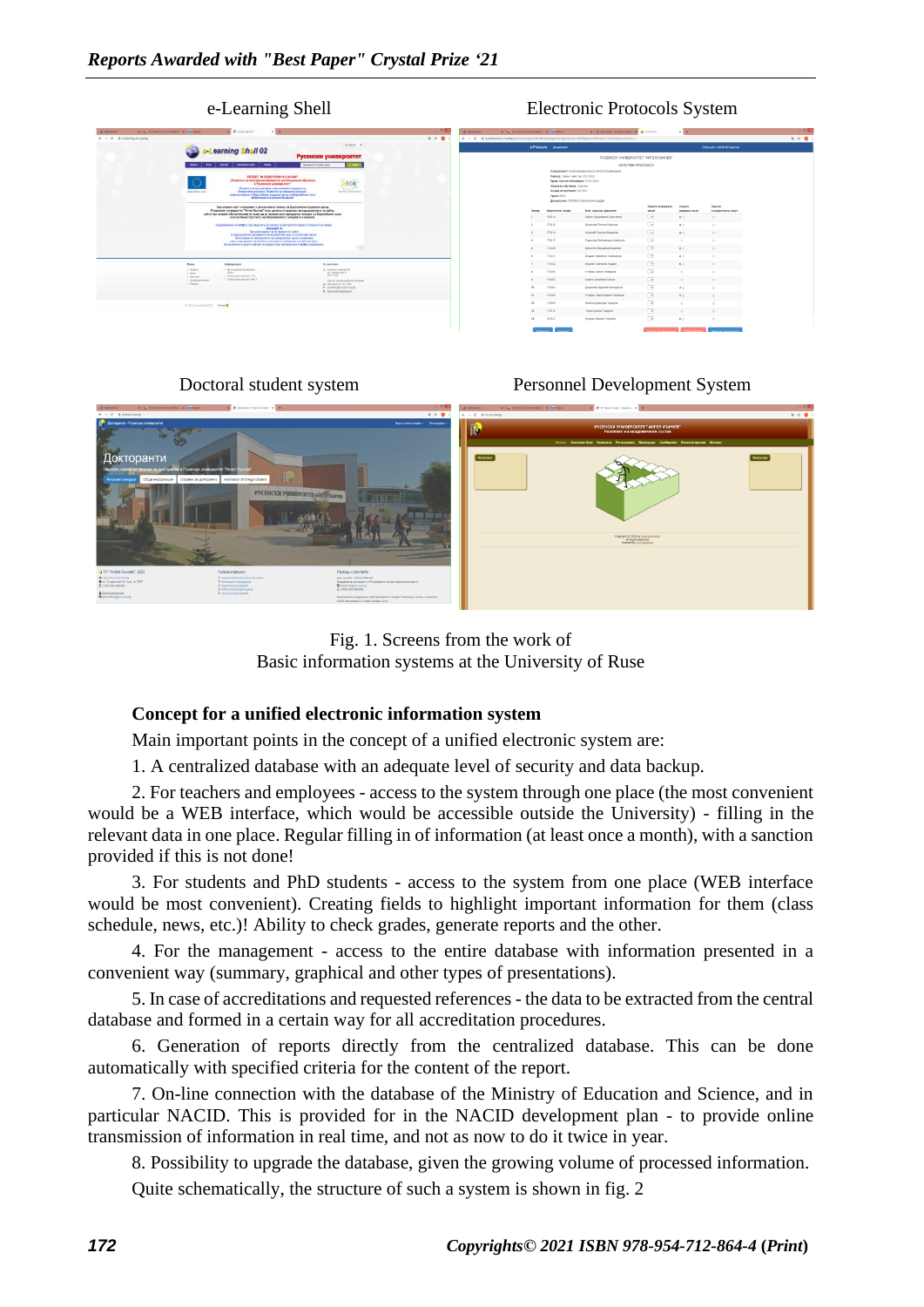

Fig. 2. Schematic structure of a unified electronic information system

Ready-made information systems for managing information flows at the university level are offered worldwide. In FIG. 3 shows the structure of such an information system developed by MasterSoft.

The problems with ready-made software systems are mainly: the high initial price or commitment to monthly system maintenance fees; the very difficult integration of such a system, given the specifics of the information processes in each university; the difficult local upgrading and operation of such a system.



Fig. 3. The structure of a unified information system for information flow management at a university, developed by MasterSoft

*Copyrights© 2021 ISBN 978-954-712-864-4* **(***Print***)** *173*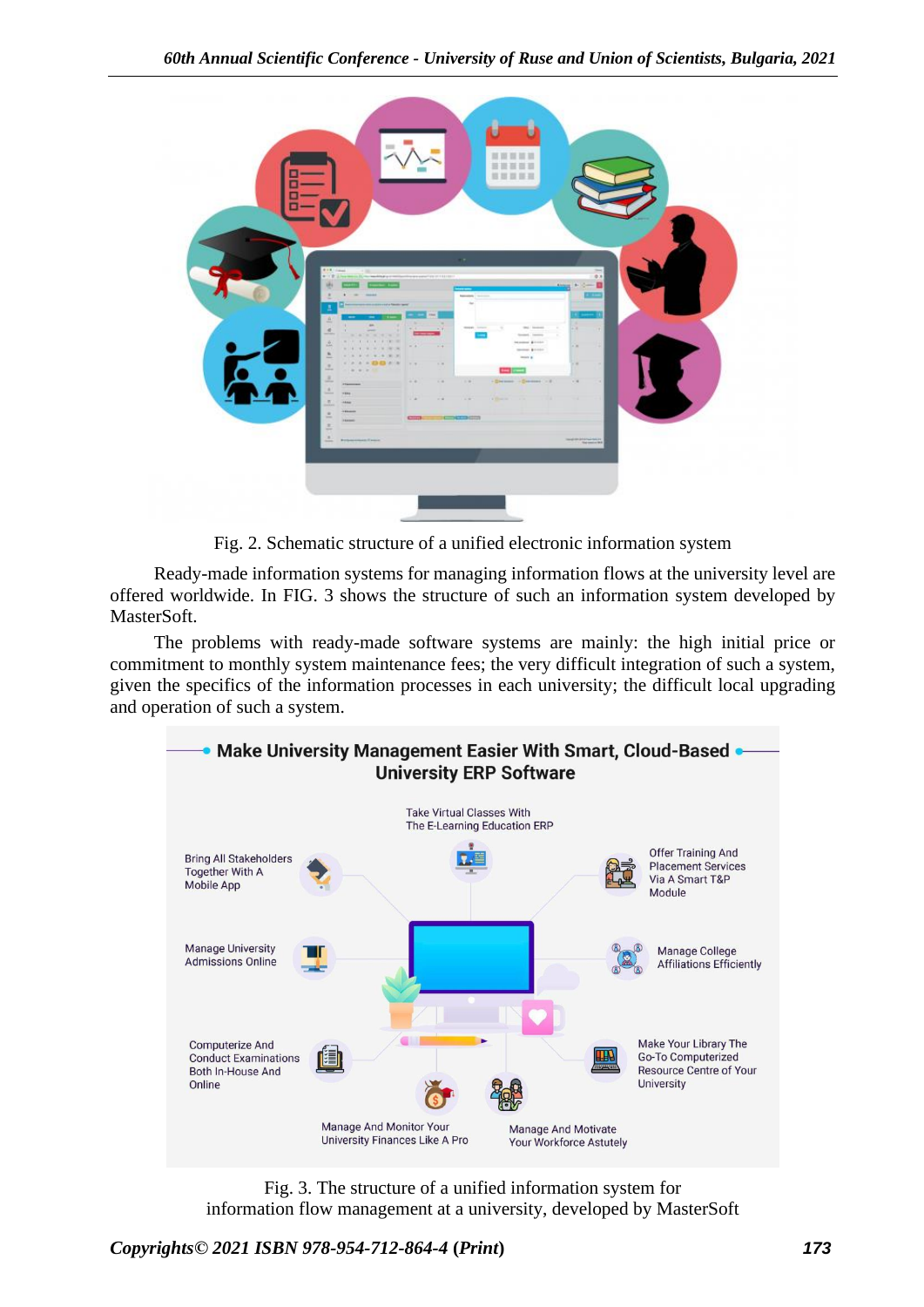Given the above, obviously the better option would be to develop an entirely new unified information system. For this process to happen, several basic steps must be taken by a sufficiently large and competent team:

- 1. Very precise analysis and description of the information that will be stored and processed.
- 2. After consulting the users of the system, the user interface must be built, which will be different for the different user groups.
- 3. Determining levels of access and ensuring adequate data protection and redundancy.
- 4. Analyzing and specifying the necessary source information (references, data submitted to external organizations, etc.).

Unfortunately, it should be noted that this process will not be short in time, given the huge amount of information flows used in the various departments of the University.

This report is just an attempt to attract the attention of management staff and to think about the development and implementation of such a system.

In a very joking tone, finally, I can say that if we succeed in creating such a functioning system, we will achieve the UTOPIA of information flows. It will be possible to extract the necessary data in real time without much effort.

## **CONCLUSION**

In connection with the work, the following more significant conclusions can be made:

- 1. An analysis of the existing information systems at the University of Ruse is made. It was found that their number exceeds 20, and there is no clear and organized connection between the systems. This generally creates two problems: difficulty in generating summary reports covering several information systems; entering the same data several times.
- 2. A concept of Unified electronic information system for processing and storing the exchange of information resources at the university level has been developed. Its structure and the main points and requirements in its development are presented.
- 3. Some recommendations and suggestions have been made in the development of such an active information system.

The author of the report does not claim completeness of the considered problem. This is just an attempt to draw attention to the existing problems not only of the University of Ruse, but also of most universities in Bulgaria.

## **REFERENCES**

Alzubi, K. 2015, "Implementing electronic documentation management system", Journal of Theoretical and Applied Information Technology, vol. 77, no. 1, pp. 52-61.

Habib, M.N., Jamal, W., Khalil, U. et al. Transforming universities in interactive digital platform: case of city university of science and information technology. Educ Inf Technol 26, 517– 541 (2021). https://doi.org/10.1007/s10639-020-10237-w

Imre, A., Oberg, S., Vieira, S. & Duggan, L. 2016, "The future is flexible, extensible, and community-based: Stories of successful electronic resources management", Serials Librarian, vol. 70, no. 1-4, pp. 204-210.

Jing, P., Dai, Y., Lin, X., Liu, Y. & Wang, M. 2021, "Development of the Electronic Information System for University Biomedical Engineering Scientific Research Management Based on Computer Internet", Journal of Physics: Conference Series. Volume 1881, Issue 226 April 2021 Article number 0220092nd International Conference on Computing and Data Science, CONF-CDS 2021